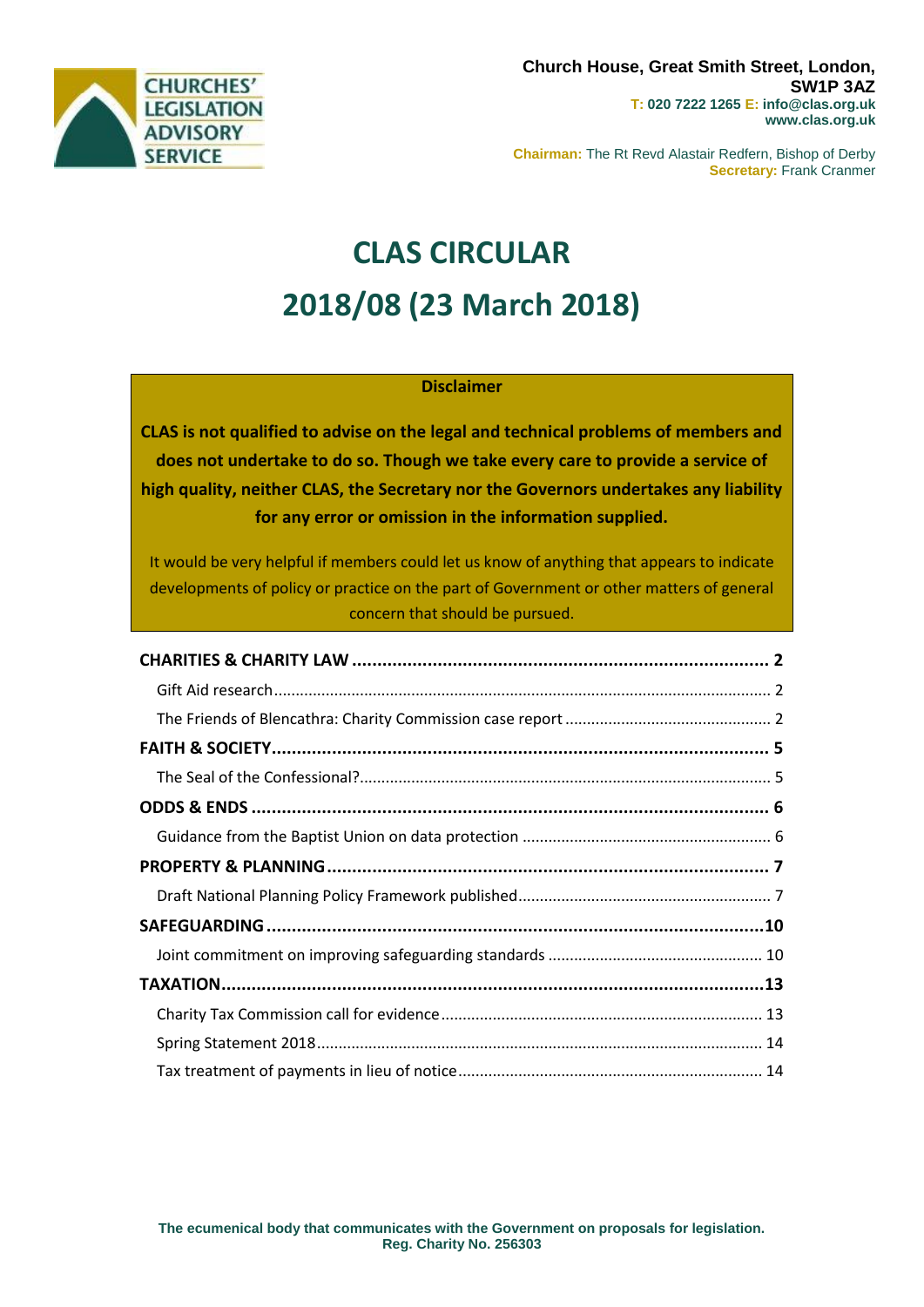# <span id="page-1-0"></span>**CHARITIES & CHARITY LAW**

### <span id="page-1-1"></span>**Gift Aid research**

**For information**

HMRC ha[s published](http://www.gov.uk/government/uploads/system/uploads/attachment_data/file/690609/HMRC_Report_482__GiftAid_Research_Report.pdf) research showing that one-third of eligible donors to UK charities did not add Gift Aid to their donations when they could have done so. HMRC and the Government calculate that the resulting loss of Gift Aid payments to charities is worth nearly an extra £600 million a year. HMRC has also written to 50,000 charities to promote the Gift Aid Small Donations Scheme.

As a follow-up to the research it has been suggested that there should be a sector-wide Gift Aid awareness day on 4 October 2018. The Minister has also called on charities to be more open about the amount of Gift Aid that is claimed, arguing that that would aid transparency and improve awareness of the value of the Scheme.

#### *Comment*

The problem, it seems to us, is that it's not *charities* that need to know about Gift Aid because they already do: it's the *donors* who need to understand its importance. We do realise that almost all CLAS members operate Gift Aid and Gift Aid Small Donation schemes – but it appears that there's still a lot more education to be done.

[Source: HMRC – 19 March]

### <span id="page-1-2"></span>**The Friends of Blencathra: Charity Commission case report**

**For information and possibly for action**

You start a charity to raise funds to buy a mountain in the Lake District – but when you don't raise enough, what do you do with the money? That was the issue at the heart of the recent Charity Commission case report on The Friends of Blencathra.

In brief, Blencathra was put up for sale in 2014 with a guide price of £1.75m and a local community group decided to try to buy it for the public benefit. The group established a charity, but there were doubts about whether the trustees could raise the purchase price and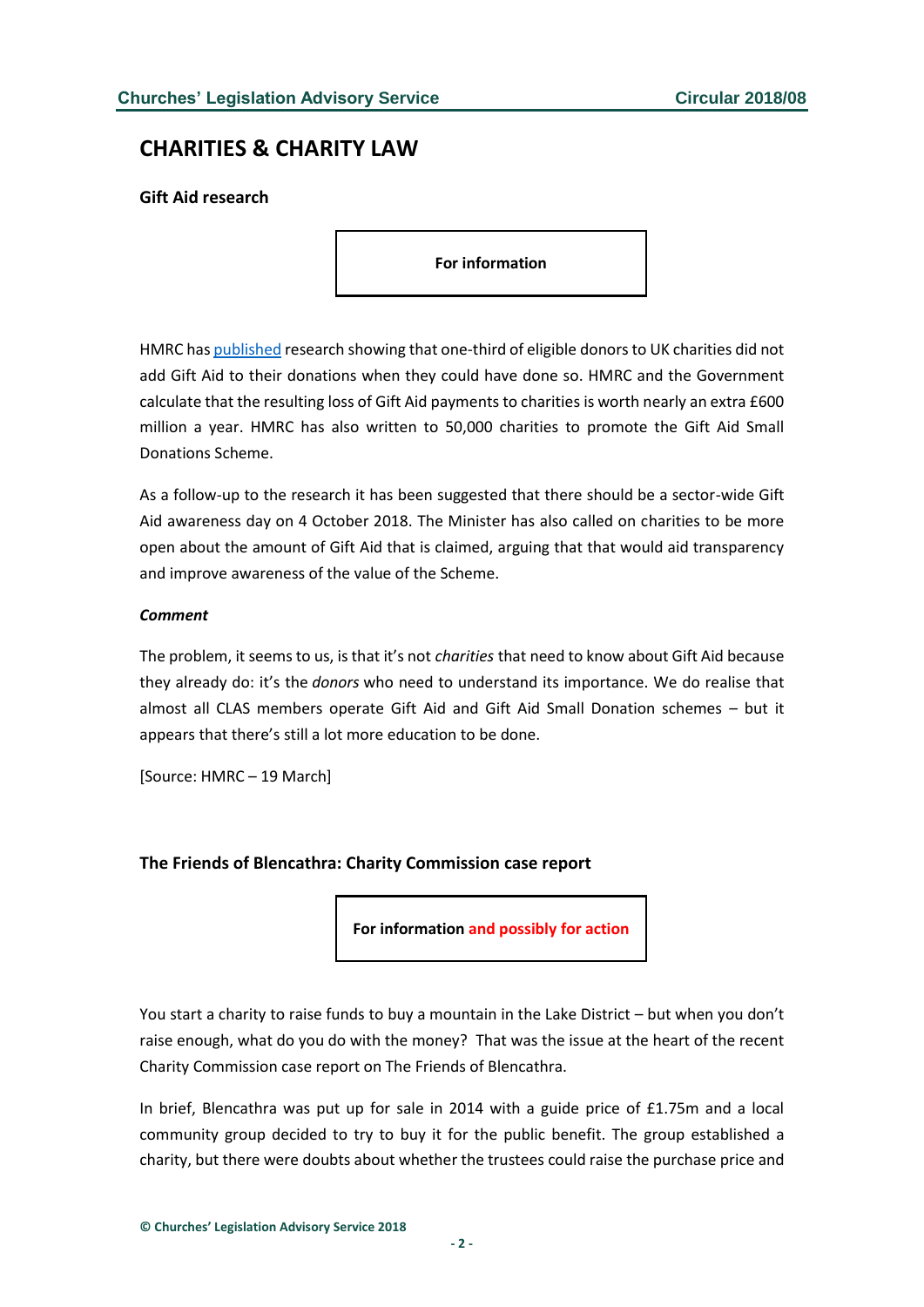their subsequent plans to manage the mountain. Blencathra was then taken off the market – *and a number of donors asked for their money back*.

At the request of the Charity Commission, the charity submitted overdue accounts: it had a balance of approximately £240,000 at 31 May 2015 – significantly lower than the £1.75m guide price – and in September 2016, the trustees confirmed that they no longer saw any prospect of a successful purchase.

The Commission gave the trustees regulatory advice on the implications of that decision and the precise legal framework within which they had to deal with the funds they held. The charity's funds comprised:

- restricted funds raised before the group's charity registration application and solicited on trust for the specific purpose of buying the mountain; and
- unrestricted funds that solicited after the charity's objects were formally widened during the registration application, explicitly on the basis that they were to be applied 'for the objects of the charity' or similar.

The Commission advised that unrestricted funds could be applied in furtherance of the charity's objects or distributed to similar charities, *but that restricted funds arising from the appeal to buy the mountain before the charity's formal establishment had to be dealt with as a 'failed appeal' in accordance with the Commission's guidance*.

To cut a long story short, the charity returned £166,426 worth of donations, less a £6 administration charge per donation, for verified claims from individuals. The charity also received disclaim notifications totalling £21,013.

#### *Comment*

Appeals sometimes fail to reach their targets. If a charity is fundraising for a particular project – particularly such as the purchase of a property which may or may not fall through or a restoration project that may turn out to be unfeasible – *the trustees should make it crystalclear when soliciting donations exactly what they intend to do with the donations should their plan fail*. That, says the Commission, gives charities the power to use the funds in another way, if necessary, avoids the potentially complex and resource-intensive process of returning donations and ensures that charitable causes benefit as much as possible.

If the purpose for which restricted funds have been raised cannot be achieved, the appeal is said to have 'failed'; and donors are entitled to be asked if they wish to have their donations returned or used for other similar purposes. The Commission can provide advice on the legal framework regarding a failed appeal, but *it is the trustees' responsibility to decide if the appeal's original purpose can no longer be met and to initiate the failed appeal process*. The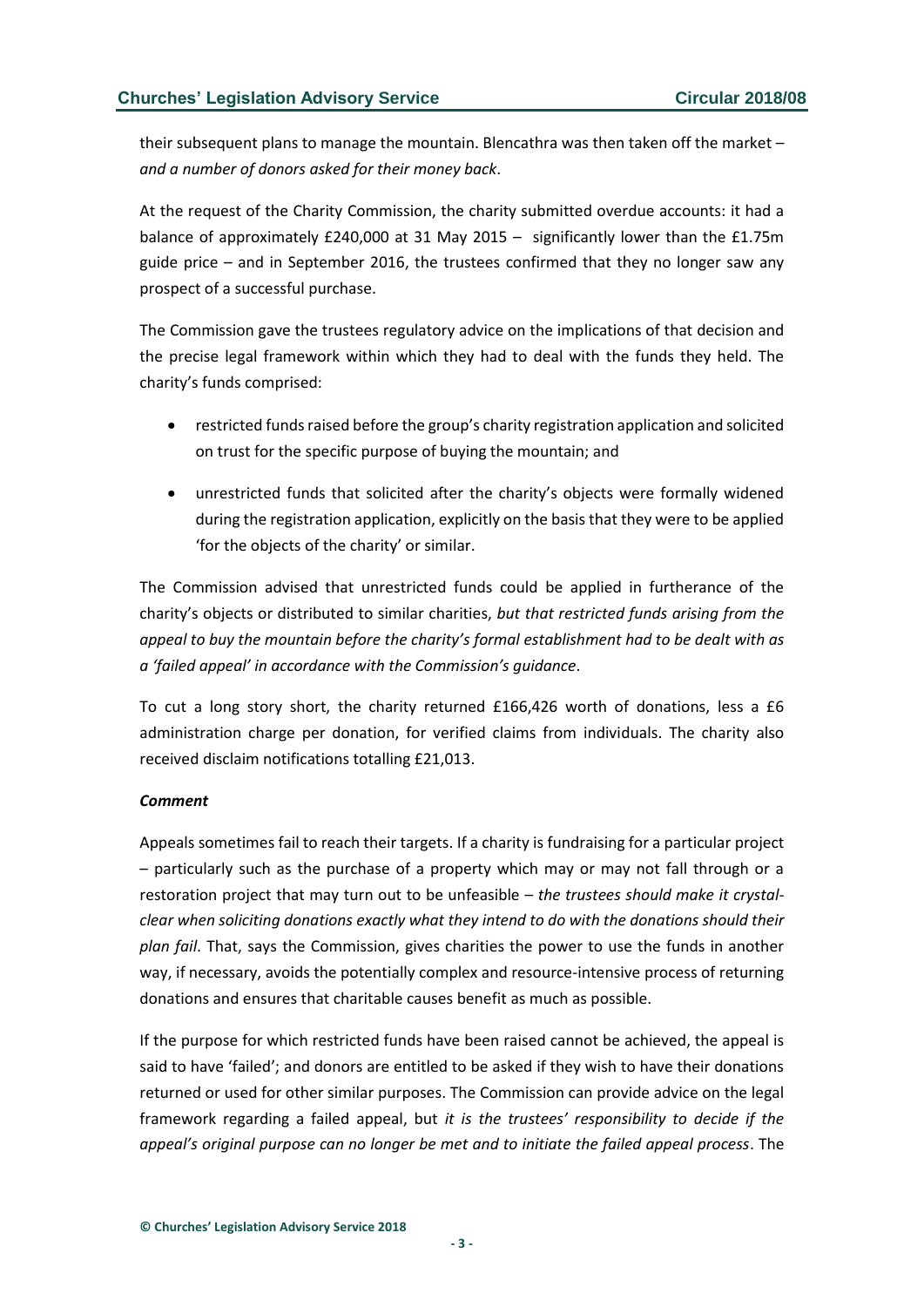process includes giving public notice to enable donors to decide individually what is to happens to their donations.

Applying residual restricted funds requires the Commission's formal authorisation via a cyprès scheme: trustees cannot merely decide for themselves.

More information on dealing with a failed appeal is available in *[Charity fundraising: a guide to](https://www.gov.uk/government/publications/charities-and-fundraising-cc20/charities-and-fundraising)  [trustee duties \(CC20\)](https://www.gov.uk/government/publications/charities-and-fundraising-cc20/charities-and-fundraising)*. There is also a very useful guide by Stewardship: *[Financial appeals:](https://www.stewardship.org.uk/downloads/briefingpapers/financial-appeals.pdf)  [guidance to avoid common pitfalls and failed appeals](https://www.stewardship.org.uk/downloads/briefingpapers/financial-appeals.pdf)*.

[Source: Charity Commission – 13 March]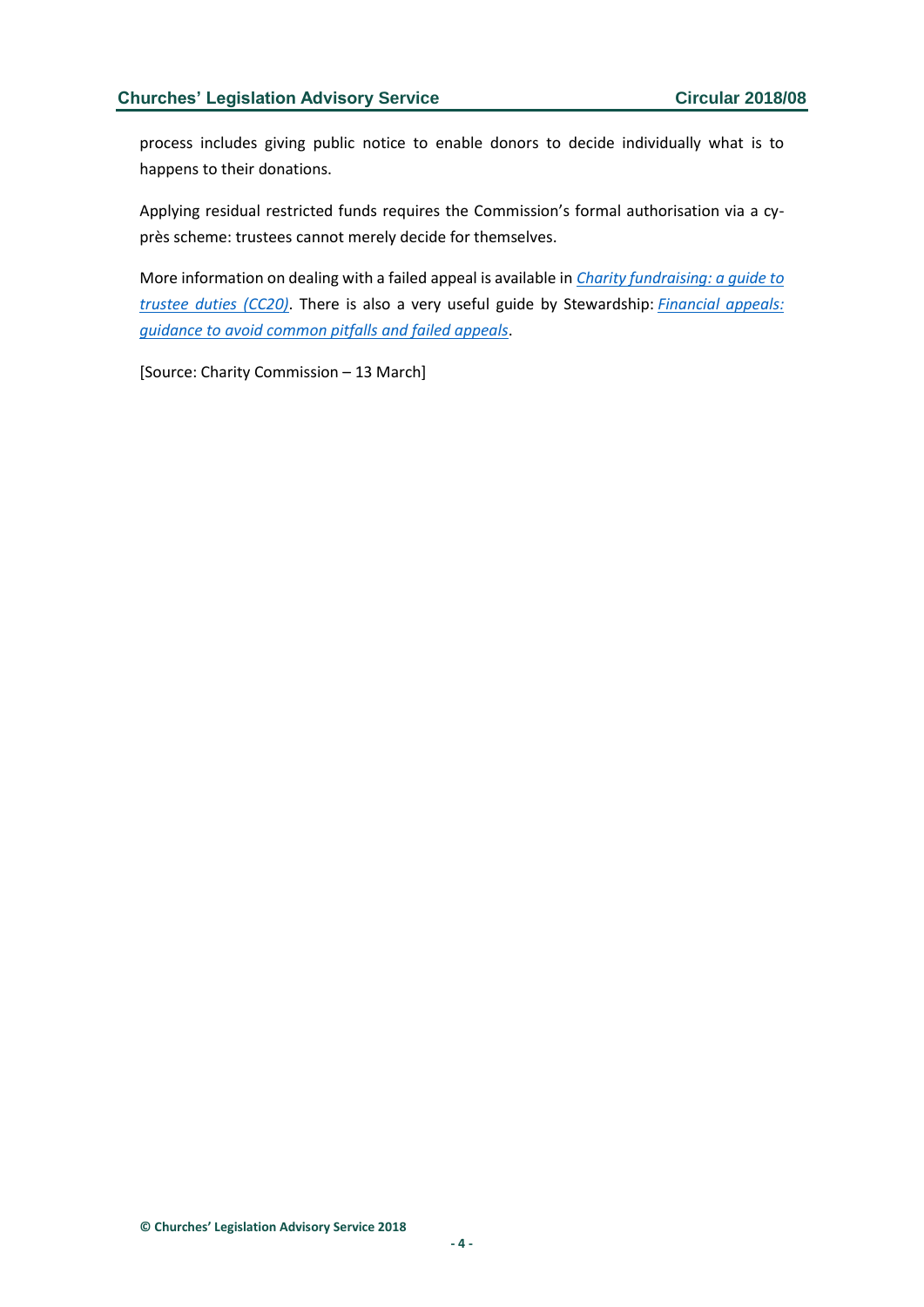## <span id="page-4-0"></span>**FAITH & SOCIETY**

<span id="page-4-1"></span>**The Seal of the Confessional?**

**For information**

The issue of the seal of the confessional came up at various points during the latest IICSA hearings on the Church of England and the Church in Wales. A relatively recent summary of the development of the legislation is given in Dr Colin Podmore's '*[The Seal of the Confessional](https://www.forwardinfaith.com/uploads/16_11_The_Seal_of_the_Confessional_in_the_Church_of_England.pdf)  [in the Church of England: Historical, Legal and Liturgical Perspectives](https://www.forwardinfaith.com/uploads/16_11_The_Seal_of_the_Confessional_in_the_Church_of_England.pdf)*', a lecture he gave on 14 November 2016.

One of the witnesses at the Inquiry was The Revd Dr Rupert Bursell, a retired Crown Court judge and a diocesan chancellor who probably knows more about the current law on this than anyone. Dr Bursell [expressed](http://www.lawandreligionuk.com/2018/03/15/iicsa-some-legal-views/#Seal of the confessional) his belief that there should be no seal of the confessional in relation to child sexual abuse and that the Church of England ought to amend its Canon so that, at the very least, it does not apply to the sexual abuse of children. Other witnesses, including Lord (Rowan) Williams and the Bishop of Chichester, viewed the position differently.

A formal change in the secular law, were it to happen, would obviously have implications for the other Anglican Churches in the UK and for the Roman Catholic and Orthodox Churches. But – presumably – *all* Churches regard communications between their clergy and their adherents as in some sense confidential, even if they do not practise formal sacramental confession and absolution.

All this is merely for information – but it needs watching.

[Source: CLAS summary – 21 March]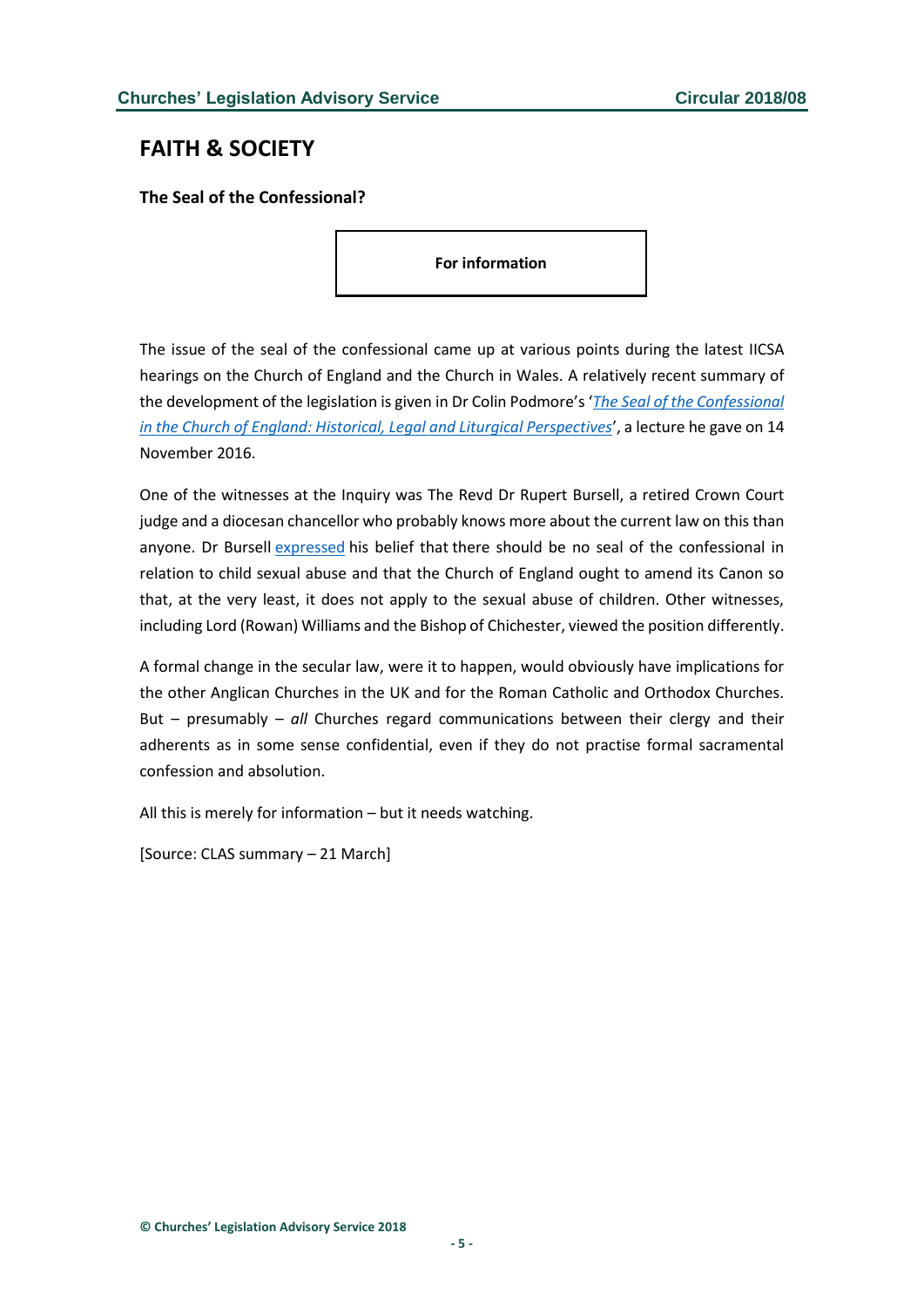# <span id="page-5-0"></span>**ODDS & ENDS**

<span id="page-5-1"></span>**Guidance from the Baptist Union on data protection**

**For information and possibly for action**

The Baptist Union of Great Britain has published new [guidance](https://www.baptist.org.uk/Groups/302154/Data_Protection_and.aspx?redirected=1) for its member congregations on data protection in light of the new Data Protection Act and the GDPR. It begins:

"The subject of Data Protection is one which churches should not ignore irrespective of their size or the amount of personal information they hold or process. It is important, however, to see this as a way of ensuring that we, as churches, are helping to protect individuals against the unfair use of their personal information rather than something we have been told we 'have to do'."

While the exact details may vary, for denominations with a different internal structure from that of the Baptist Church, the guidance may still be a valuable resource for other Churches as they consider what steps they need to take on data protection.

[Source: Baptist Union of Great Britain – 4 March]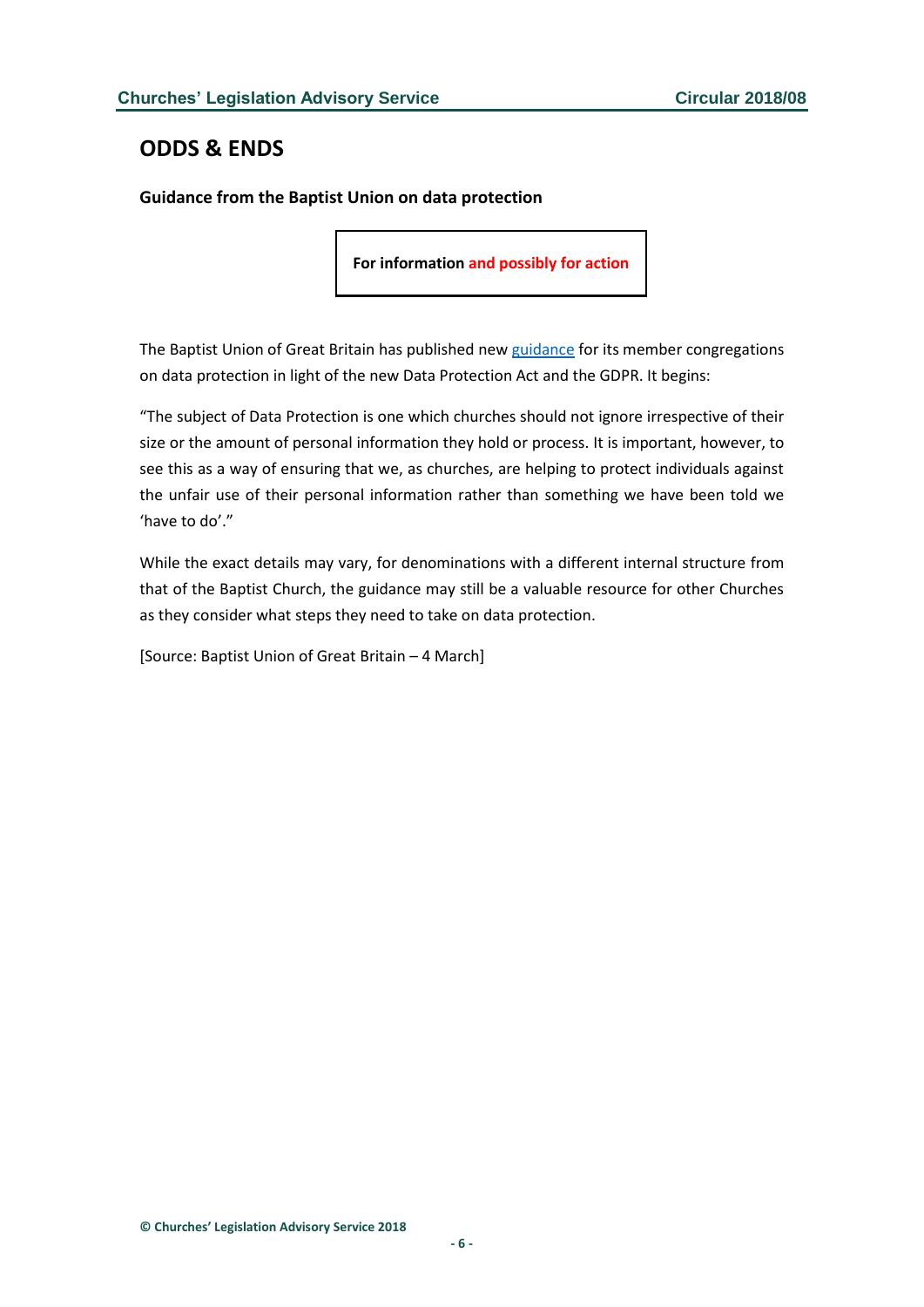# <span id="page-6-0"></span>**PROPERTY & PLANNING**

<span id="page-6-1"></span>**Draft National Planning Policy Framework published**

**For information and possibly for action**

Housing, Communities and Local Government Secretary Sajid Javid has made an [oral](http://hansard.parliament.uk/commons/2018-03-05/debates/A38CAC61-3011-45DC-B70C-EE85EA12C914/NationalPlanningPolicyFramework)  [statement](http://hansard.parliament.uk/commons/2018-03-05/debates/A38CAC61-3011-45DC-B70C-EE85EA12C914/NationalPlanningPolicyFramework) in the House of Commons on the launch of a new [draft National Planning Policy](http://www.gov.uk/government/consultations/draft-revised-national-planning-policy-framework)  [Framework](http://www.gov.uk/government/consultations/draft-revised-national-planning-policy-framework) (NPPF). The Framework incorporates policy proposals previously consulted on in the [Housing White Paper](http://www.gov.uk/government/consultations/fixing-our-broken-housing-market-consultation) and the consultation on [Planning for the right homes in the right](http://www.gov.uk/government/consultations/planning-for-the-right-homes-in-the-right-places-consultation-proposals)  [places](http://www.gov.uk/government/consultations/planning-for-the-right-homes-in-the-right-places-consultation-proposals) – responses to which the Government has also now published.

The aim of the new NPPF is to provide a comprehensive approach for planners, developers and councils to build more homes, more quickly, in the places people want to live. It places a significant emphasis on maximising the use of land, strengthening protections for the Green Belt and ensuring that granted planning permission actually translates into the development of homes. It also ensures that councils and developers be required to work with community groups, to ensure that those affected by new developments have a say in their outcome.

Proposals in the draft NPPF focus on a number of key areas:

- **Responsibility of Local Authorities and developers** a new housing delivery test will be set, focused on the numbers of homes actually built, rather than numbers planned for. Developers will need to ensure they deliver on affordable housing and required infrastructure commitments.
- **Maximising land use** greater freedom will be given to Local Authorities to use brownfield land to build homes. Use of redundant retail or industrial space for houses will be encouraged, as will extending upwards on existing blocks of flats and houses to maximise land density.
- **Strong environmental protection -** developments will be encouraged to result in a net gain to the environment where possible and protection for ancient woodland will be increased.
- **Building the right homes** this will mean developing more affordable homes, including sites dedicated for first time buyers, build-to-rent homes with familyfriendly tenancies, guaranteed affordable homes for key workers and adapted homes for older people.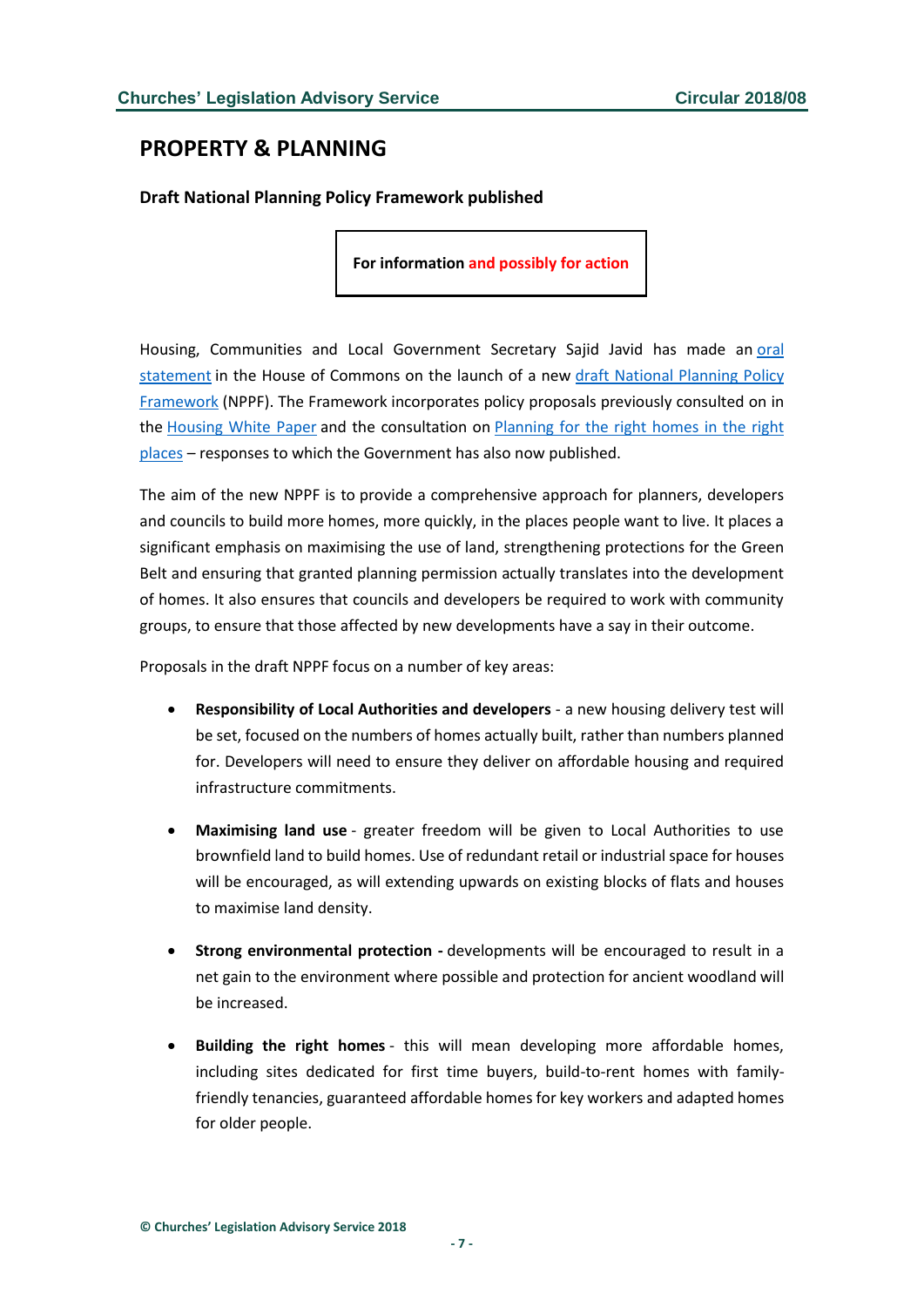- **Higher quality and design -** new quality standards will be introduced, so that welldesigned homes are built in places people want to live in.
- **Transparency of the planning process -** a new standardised approach to assessing housing need will be introduced with new measures to make the system of developer contributions clearer, simpler and more robust.

Consultation on the NPPF is open until **10 May 2018**; responses can be made via the [online](http://www.surveymonkey.co.uk/r/NPPFconsultation)  [survey](http://www.surveymonkey.co.uk/r/NPPFconsultation) or via [e-mail,](mailto:planningpolicyconsultation@communities.gsi.gov.uk) using the appropriate response form.

#### *Reforming Community Infrastructure Levy and other developer contributions*

MHCLG has also published a [consultation](https://www.gov.uk/government/consultations/supporting-housing-delivery-through-developer-contributions) into proposals for reforming developer contributions, including the Community Infrastructure Levy (CIL) and s106 obligations. This consultation is part of the Government's plans to increase housing delivery in the UK, while ensuring the necessary level of infrastructure to support these new developments.

In February last year, the Government published the results of its independent review into CIL and its relationship with planning obligations. The Review found that the system of developer contributions was not as fast, simple, certain or transparent as originally intended. It also suggested that this was in part caused by the significant number of exemptions to CIL that had been established. It recommended replacing the CIL with a system including "no or very few exemptions".

Rather than replacing the CIL regime, however, 0the consultation aims instead to give Local Planning Authorities (LPAs) more flexibility in their approach to CIL, as well as considering limiting the use of s106 agreements to an extent. This should mean that organisations already benefiting from the charity exemption from CIL will continue to do so.

Proposals in the consultation include:

- allowing LPAs to set CIL charging schedules with figures based on the existing use of land, so that the practical uplift in land value caused by any development is accounted for.
- reducing the amount of consultation required to be undertaken by the LPA when setting CIL, by allowing it to draft a 'statement of engagement' setting out how it has sought an appropriate level of engagement.
- lifting the current pooling restriction on s106 contributions for LPAs implementing CIL, as well as for LPAs not implementing CIL because it is not a viable option. The restriction would therefore act as an incentive to those LPAs not implementing CIL but where viability is not an issue.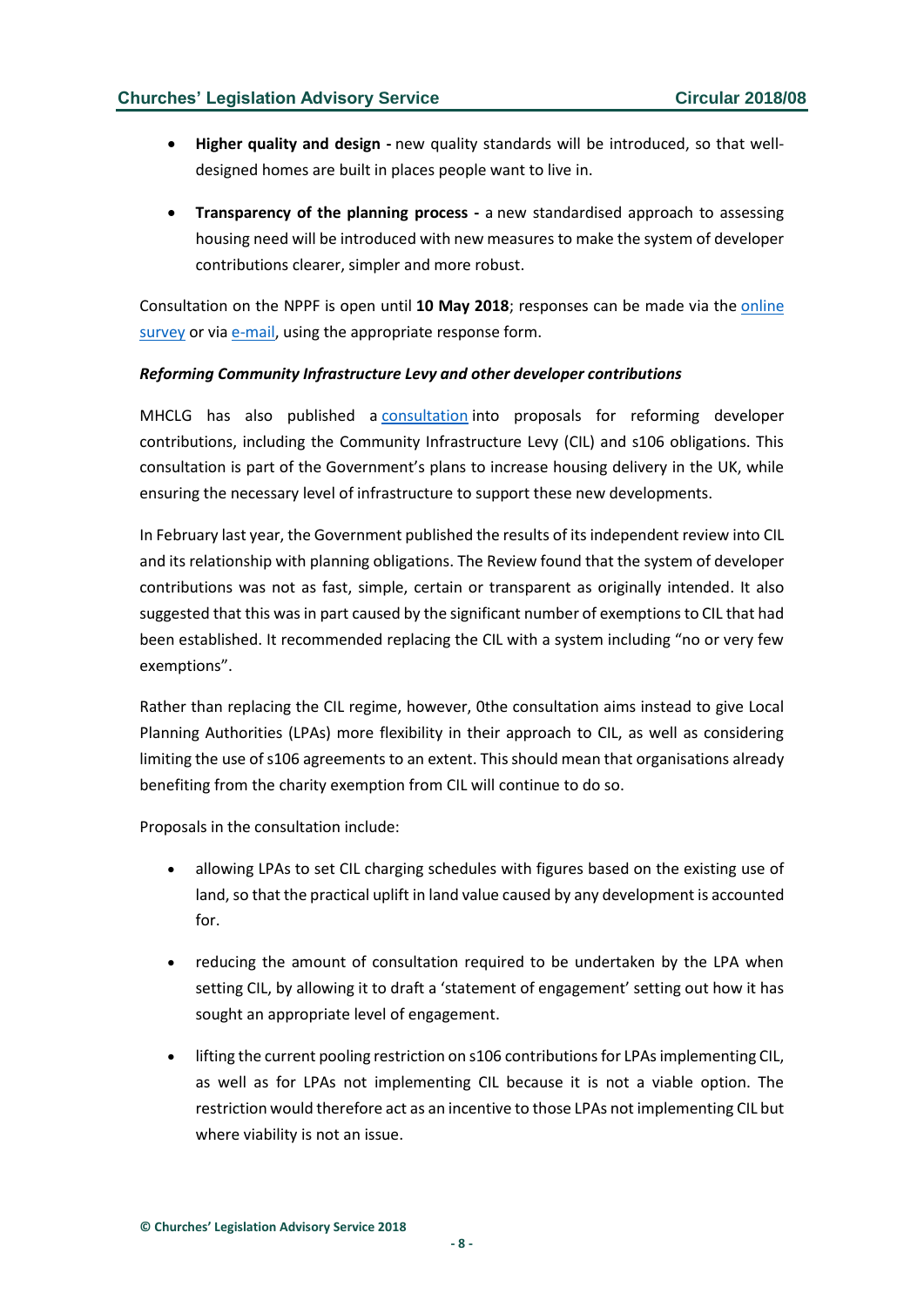### **Churches' Legislation Advisory Service Circular 2018/08**

- removing the need for LPAs to have a regulation 123 infrastructure list. This would be replaced with an infrastructure funding statement, setting out how spending of any forecasted income from both CIL and s106 contributions for the next five years will be prioritised.
- clarifying how CIL is charged for planning permissions which are amended or varied.
- indexing CIL for residential development to the House Prices Index (HPI) rather than building costs.
- enabling combined or joint authorities to set up a Strategic Infrastructure Tariff, based on the system currently used in London. Any SIT would also include the same exemptions as for CIL, which will mean equivalent charity relief.

While not currently a proposal, the Government has also undertaken to look at whether developer contributions should be set at national level, making them non-negotiable.

Responses to the consultation should be made either via the [online survey,](https://www.surveymonkey.co.uk/r/TH577RP) or via [e-mail](mailto:developercontributionsconsultation@communities.gsi.gov.uk) using a [response form,](https://assets.publishing.service.gov.uk/government/uploads/system/uploads/consultation_response_form_data/file/649/Developer_Contributions_response_form.docx) by **10 May 2018**.

[Source: MHCLG – 5 March]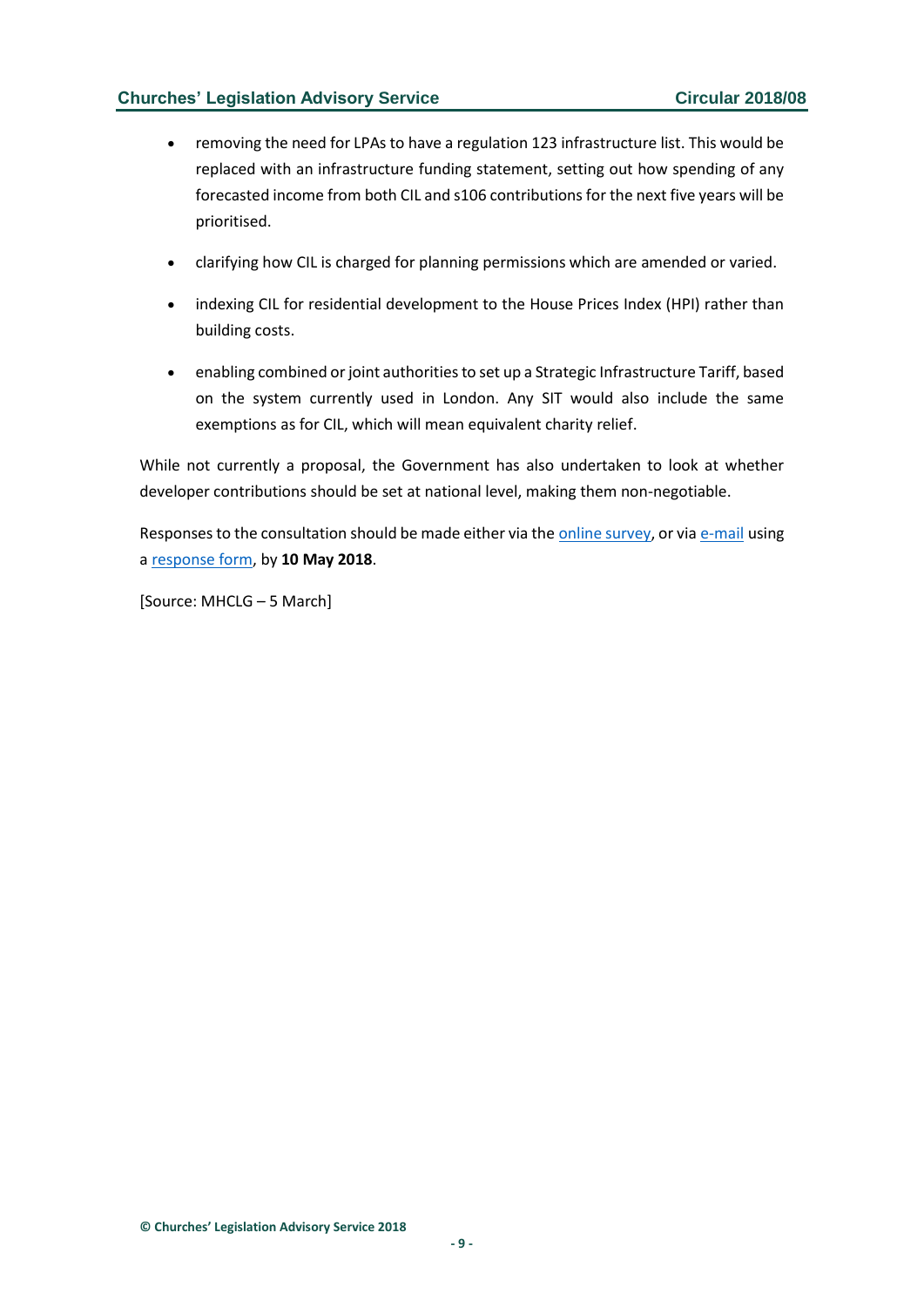## <span id="page-9-0"></span>**SAFEGUARDING**

#### <span id="page-9-1"></span>**Joint commitment on improving safeguarding standards**

**For information**

NGOs, DFID, the Charity Commission and safeguarding experts made a [joint statement](https://www.gov.uk/government/publications/joint-statement-safeguarding-summit-5-march-2018) after the Safeguarding Summit on 5 March 2018 and, given the controversy surrounding Oxfam in particular, we thought it worth reproducing in full:

"On 5 March 2018, the UK Department for International Development (DFID) and the Charity Commission co-hosted, with support from the international development network Bond, a Safeguarding Summit with UK international development charities, regulatory bodies, and Government and independent safeguarding experts.

The Summit addressed the safeguarding prevention and response failures that have led to sexual exploitation and abuse within the UK international development sector.

We commit to always putting beneficiaries first, to concrete steps to improve the effectiveness of safeguards, to meet our duties and responsibilities and to lead a system-wide process of improving standards and restoring trust.

We commit to improving the standards and delivery of safeguards, including a culture of zero tolerance to sexual exploitation and abuse in all we do. We all agree to meet these five commitments.

We will demonstrate accountability to beneficiaries and survivors, including staff and volunteers, prioritising those who have suffered and survived exploitation, abuse and violence, and design systems of accountability and transparency that have beneficiaries at their centre.

We will demonstrate a step change in shifting organisational culture to tackle power imbalances and gender inequality; policies alone are not enough to prevent abuse. The responsibility lies with Board and management, not survivors to tackle all forms of sexism and discrimination and hold individuals to account.

We will ensure that safeguards are integrated throughout the employment cycle so that we ensure strong checks are in place at the start of employment and regular training and performance management - reinforced by strong codes of conduct and standards throughout the career.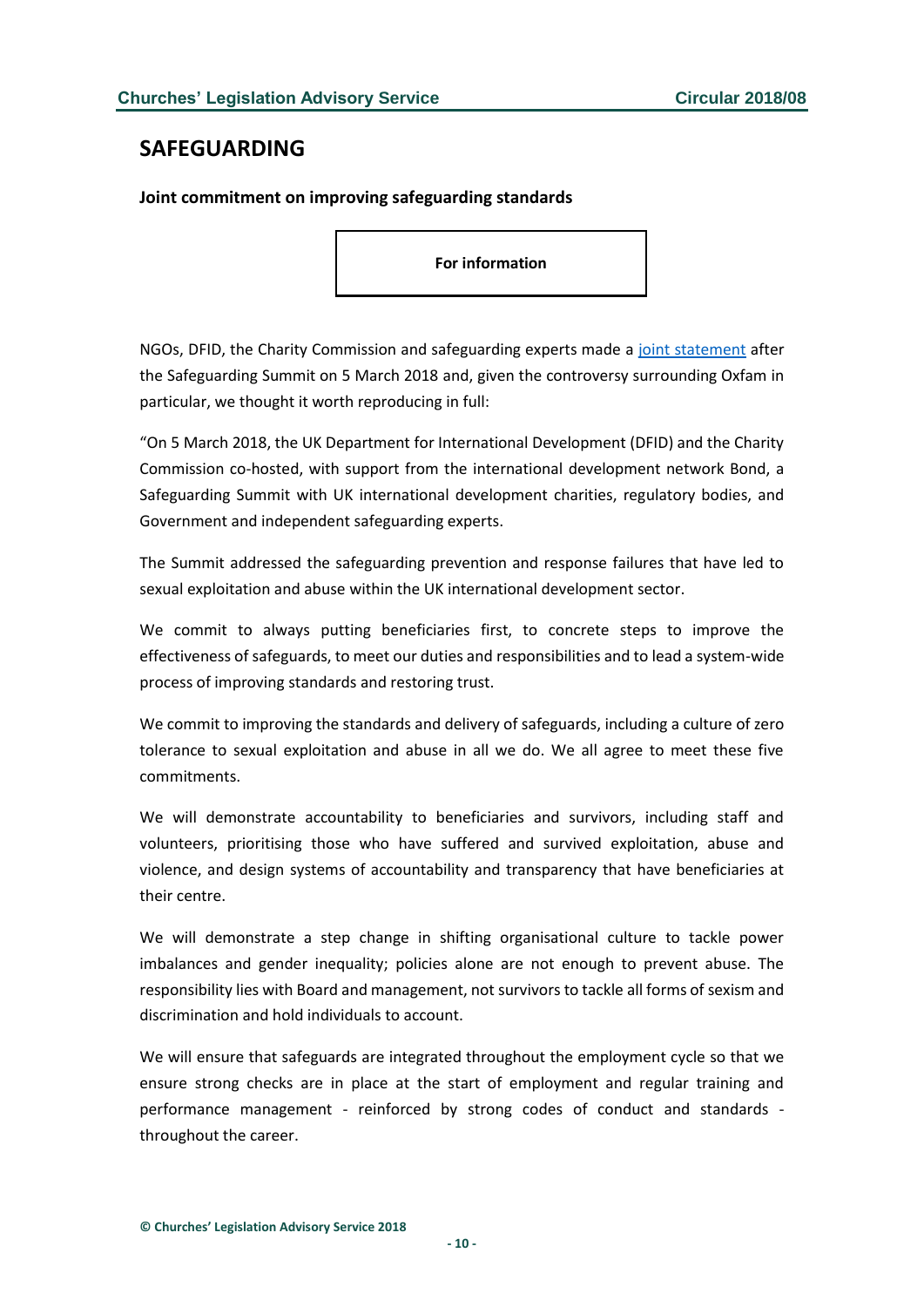We will ensure full accountability through rigorous reporting and complaints mechanisms, for any misconduct that occurs under the banner of our organisations, including by subcontractors and partners. We will pursue all reported misconduct to the fullest extent, for our own staff, in our own organisational procedures and refer to regulatory authorities in the UK and overseas. We will work together to share relevant information on staff and volunteers who have committed acts which breach standards of conduct.

We will ensure that concerns are heard and acted on, through a whistleblowing process which protects anonymity and safety and that will ensure that ways of reporting are actively promoted.

This is rightly a demanding set of actions. While it will take time for everyone to raise their standards to those of the best, and change the culture, we must ensure the collective challenge starts today. In addition, we will take forth actions agreed at the summit, and further explore how safeguarding can be strengthened in all settings including in emergency, humanitarian and conflict.

For those of us who are membership bodies, we commit to communicating and promoting this statement to our members. We commit to offering our members support to raise safeguarding standards through advice, information and training. We will be commending these commitments to our membership for adoption by their Boards.

We will monitor progress on these commitments for review at a wider Safeguarding Conference to be held later in 2018.

We commit to a set of immediate actions that we will take individually and jointly and will publish these from our organisations within two weeks.

We commit to define and propose implementable solutions on the following through a set of working groups which will report to DFID, charity regulators in the UK, relevant devolved authorities and the sector and be presented at the Safeguarding Conference in Autumn this year.

We commit to ensuring that these groups and conclusions go beyond those represented today, to represent the involvement, perspectives and experience of the full breadth of charities working on international development.

- Working group 1: Accountability to beneficiaries and survivors
- Working group 2: A step change in shifting organisational culture
- Working group 3: Safeguards throughout the employment cycle
- Working group 4: Rigorous reporting and complaints mechanisms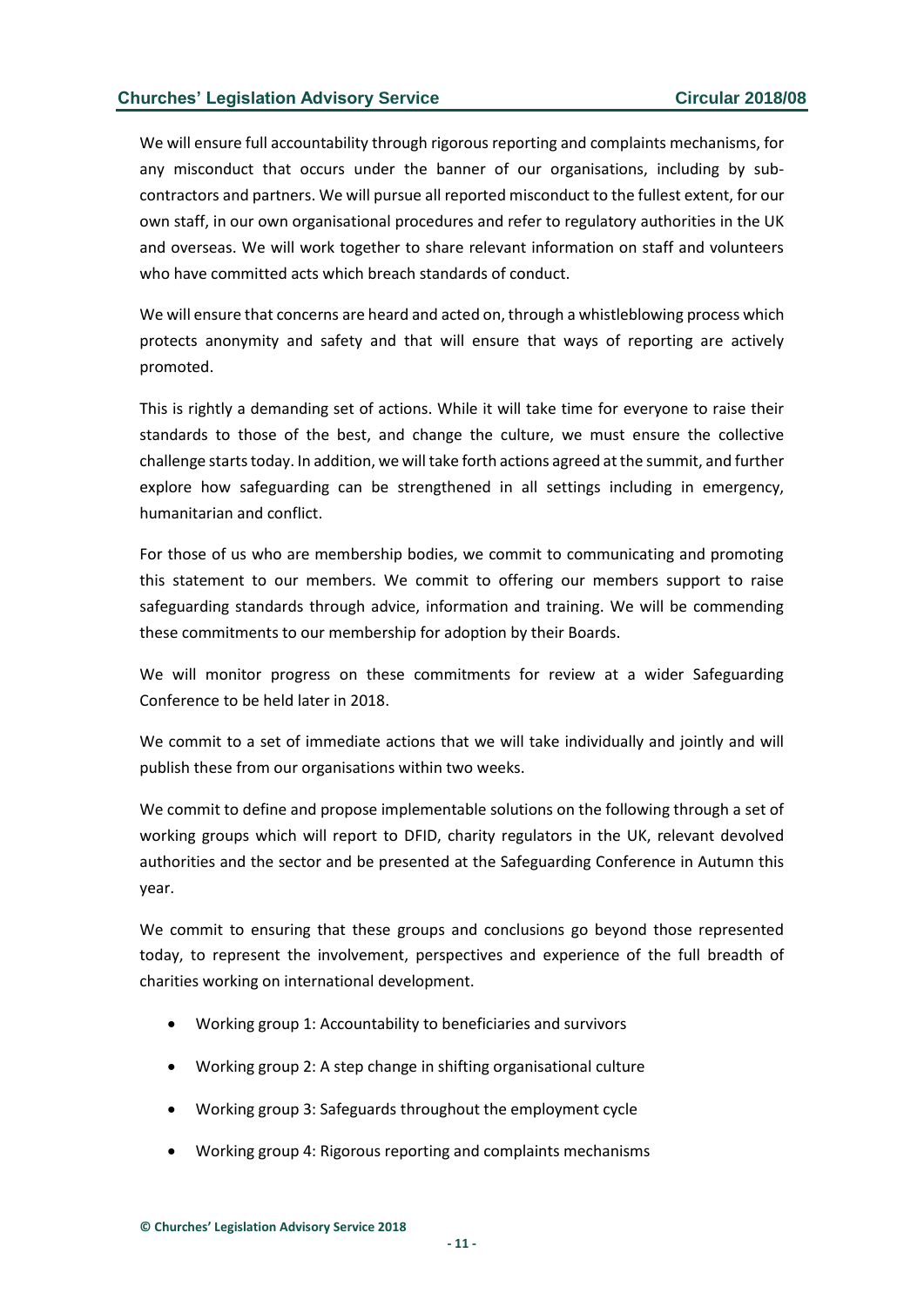• Working group 5: Ensure that concerns are heard and acted on.

Where we are involved in funding, regulating, scrutinising or providing expert advice to charities involved in delivering international development, we are committed to supporting them, providing a proper framework, and holding them to account in order to achieve these objectives."

The signatories included a wide range of relief and overseas aid and development charities. There is a full list [here.](https://www.bond.org.uk/news/2018/03/ngos-and-government-jointly-commit-to-improving-safeguarding-standards) Secretary of State for International Development Penny Mordaunt has also made published a written statement on the outcome of the Safeguarding Summit, which can be read [here.](http://www.parliament.uk/business/publications/written-questions-answers-statements/written-statement/Commons/2018-03-20/HCWS568/)

[Source: DfID – 20 March]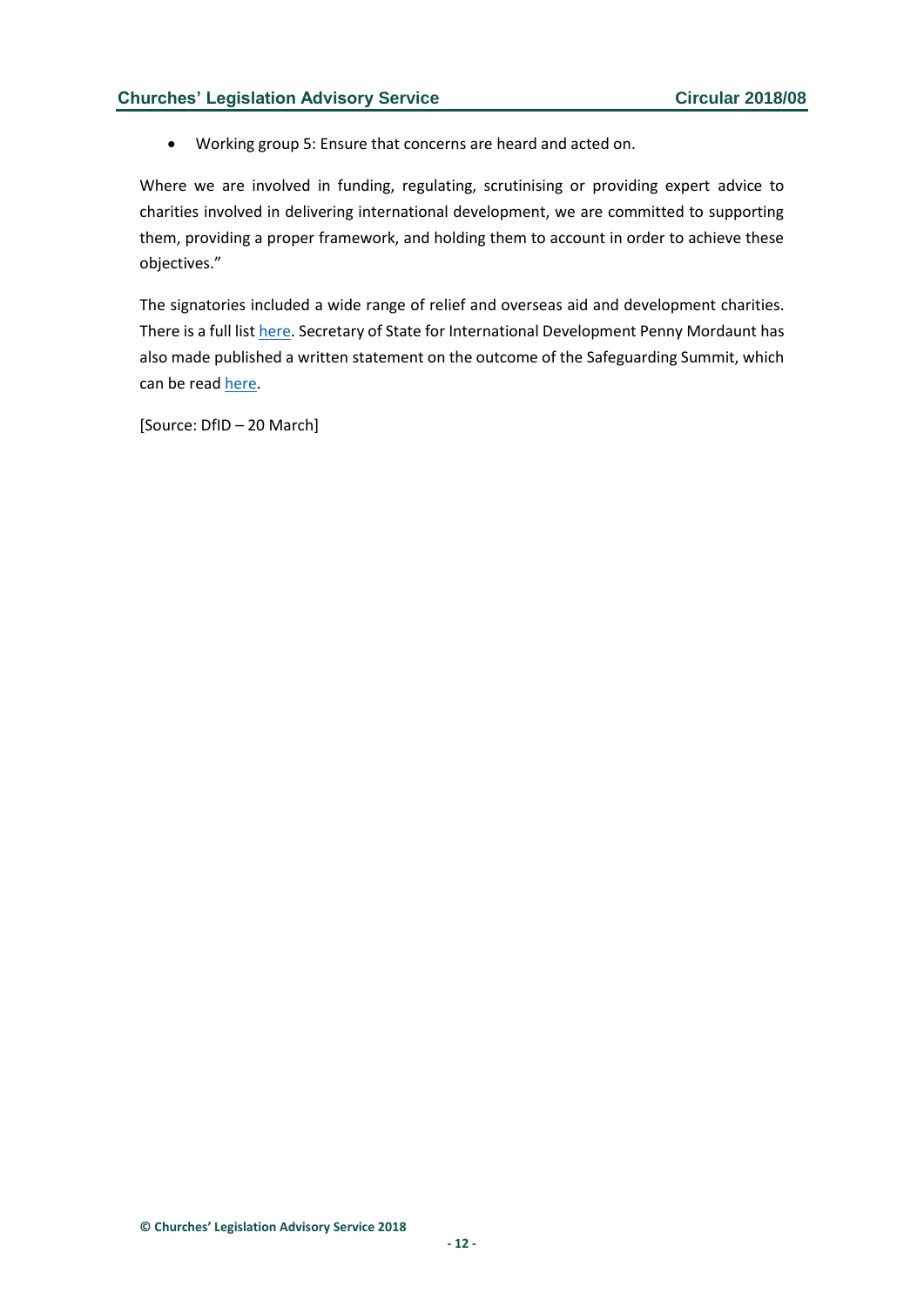# <span id="page-12-0"></span>**TAXATION**

<span id="page-12-1"></span>**Charity Tax Commission call for evidence**

**For information and possibly for action**

The NCVO's Charity Tax Commission has published a [call for evidence,](http://www.ncvo.org.uk/about-us/media-centre/press-releases/2183-charity-tax-commission-launches-public-call-for-evidence) seeking views from anyone with relevant knowledge, expertise or experience of the system of charitable tax reliefs in the UK. Rather than ask specific questions, the call for evidence sets out the individual tax reliefs from which charities benefit, providing space to comment on each one.

The Commission is particularly keen to receive thoughts about

- the effectiveness of current reliefs
- whether the existing system could be improved in order for charities to better serve their beneficiaries
- how the tax system can help to create an operating environment in which charities can maximise the public benefit they generate.

The Commission is also asking that submissions demonstrate how ideas for reform keep within the current fiscal settlement by indicating what other areas of charity tax relief or spending might be de-prioritised in order to provide expenditure in other areas. The NCVO Secretariat will be arranging meetings with stakeholders during the call for evidence period and will also host open sessions for interested parties in different parts of the UK.

Response forms should be submitted via [e-mail](mailto:info@charitytaxcommission.org.uk) by **5pm on 6 July 2018**.

Inevitably, this is a consultation to which CLAS will have to make some kind of response. It would be extremely helpful if any CLAS member responding individually could let us have a copy.

[Source: NCVO – 15 March]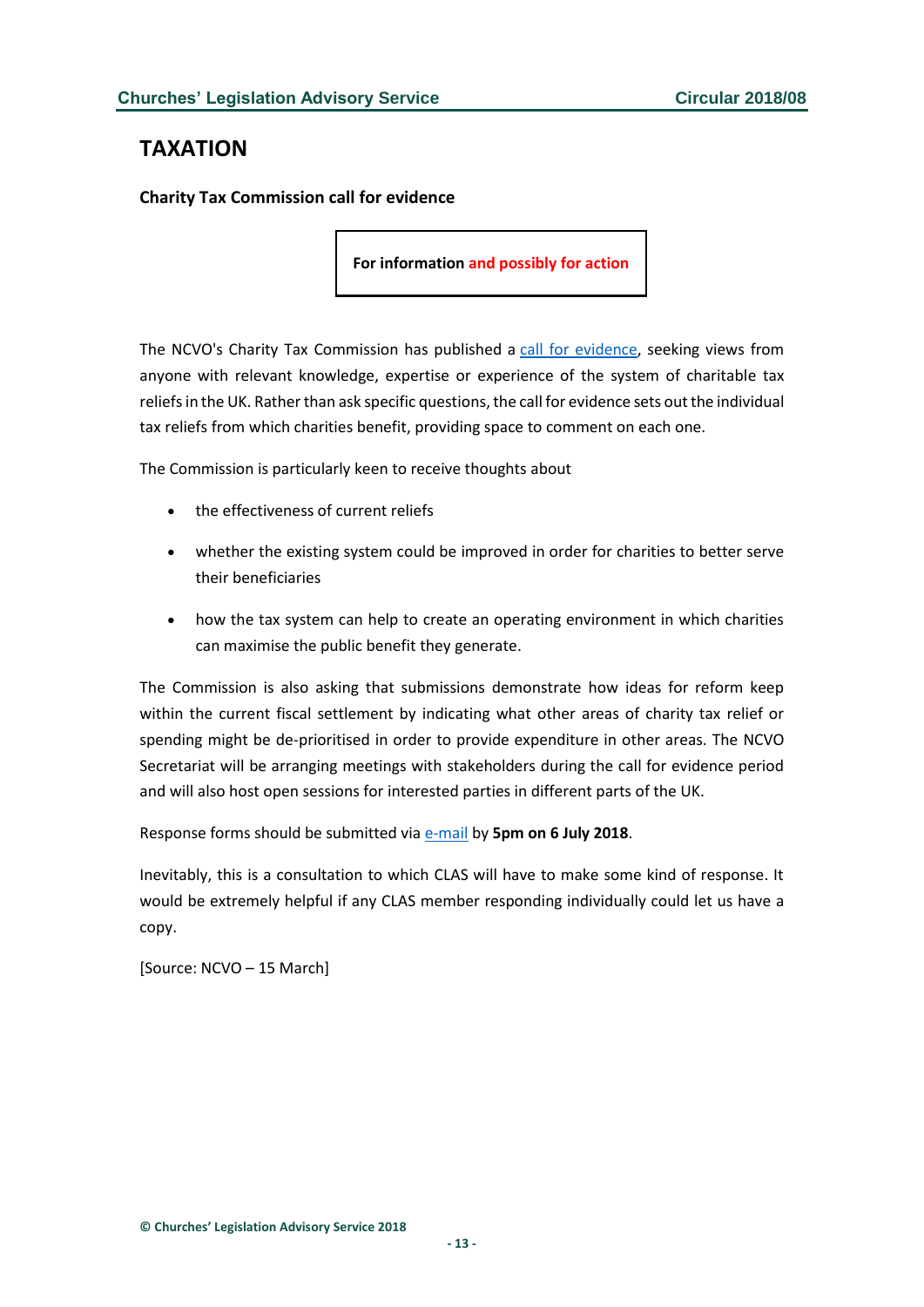#### <span id="page-13-0"></span>**Spring Statement 2018**

**For information**

The Chancellor delivered the [2018 Spring Statement](http://www.gov.uk/government/speeches/spring-statement-2018-philip-hammonds-speech) on 13 March, giving an update on the overall health of the economy and the Office for Budget Responsibility (OBR) forecasts, highlighting progress made since the 2017 Autumn Budget and opening a number of consultations.

The following reminders may be of relevance to charities:

- From April 2018 the National Living Wage will rise to £7.83/hour. The annual tax-free personal allowance will also rise to £11,850
- Business Rates revaluations will take place every three years, rather than every five years, from the next revaluation, which has been brought forward to 2021

As expected, the Government has published a [call for evidence](http://www.gov.uk/government/consultations/vat-registration-threshold-call-for-evidence) on the VAT registration threshold, the design of which the Government believes may be dis-incentivising small businesses from improving their productivity. Responses should be submitted [online](http://www.surveymonkey.co.uk/r/W7TLCZ7) or via [e](mailto:vatthreshold@hmtreasury.gsi.gov.uk)[mail,](mailto:vatthreshold@hmtreasury.gsi.gov.uk) before **5 June 2018.**

The Government has also published a [consultation,](http://www.gov.uk/government/consultations/tackling-the-plastic-problem) seeking views on how the tax system could be used to encourage the responsible use of plastic.

[Source: HM Treasury – 13 March]

#### <span id="page-13-1"></span>**Tax treatment of payments in lieu of notice**

**For information and possibly for action**

The tax treatment of payments in lieu of notice paid on termination of employment will be changing with effect from 6 April 2018.

Currently, payments in lieu of notice are subject to tax and National Insurance Contribution deductions if they are contractual (or customarily paid on termination). However, they are currently payable tax-free if they are non-contractual and therefore essentially being paid as damages for loss of notice and breach of contract.